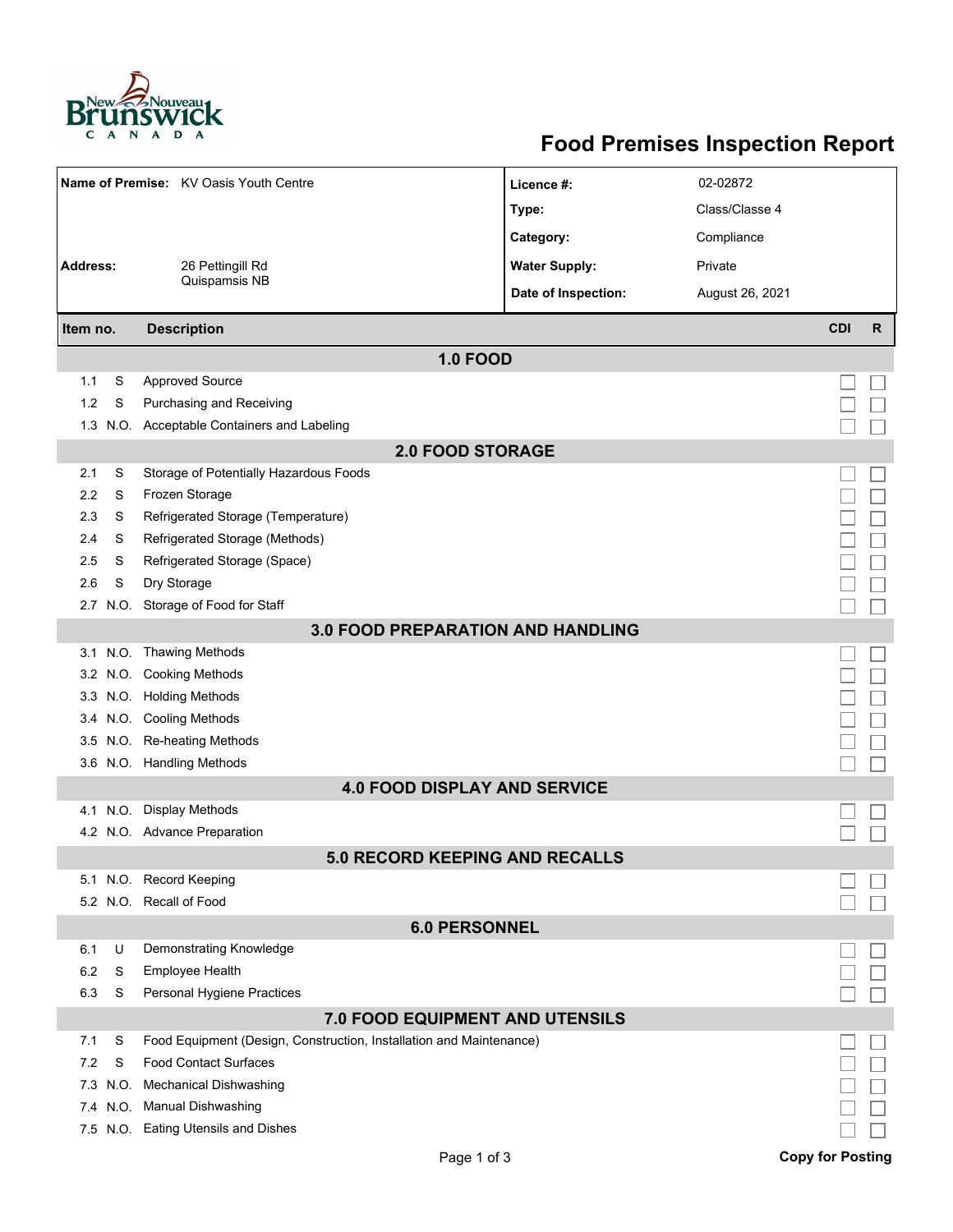

## **Food Premises Inspection Report**

|                                    |                                             | <b>Name of Premise:</b> | <b>KV Oasis Youth Centre</b>                                                                                                                                                                                                                                                                                                                                                                                                                                                                                                                                                                                                                  | Licence #: | 02-02872             |  |  |  |  |  |  |
|------------------------------------|---------------------------------------------|-------------------------|-----------------------------------------------------------------------------------------------------------------------------------------------------------------------------------------------------------------------------------------------------------------------------------------------------------------------------------------------------------------------------------------------------------------------------------------------------------------------------------------------------------------------------------------------------------------------------------------------------------------------------------------------|------------|----------------------|--|--|--|--|--|--|
| <b>8.0 CLEANING AND SANITIZING</b> |                                             |                         |                                                                                                                                                                                                                                                                                                                                                                                                                                                                                                                                                                                                                                               |            |                      |  |  |  |  |  |  |
| 8.1                                | S                                           |                         | <b>Cleaning and Sanitizing</b>                                                                                                                                                                                                                                                                                                                                                                                                                                                                                                                                                                                                                |            |                      |  |  |  |  |  |  |
| 8.2                                | U                                           |                         | Detergents and Chemical Use and Storage                                                                                                                                                                                                                                                                                                                                                                                                                                                                                                                                                                                                       |            | V                    |  |  |  |  |  |  |
| <b>9.0 SANITARY FACILITIES</b>     |                                             |                         |                                                                                                                                                                                                                                                                                                                                                                                                                                                                                                                                                                                                                                               |            |                      |  |  |  |  |  |  |
| 9.1                                | S                                           | Washroom(s)             |                                                                                                                                                                                                                                                                                                                                                                                                                                                                                                                                                                                                                                               |            |                      |  |  |  |  |  |  |
| 9.2                                | U                                           |                         | Hand Washing Station(s)                                                                                                                                                                                                                                                                                                                                                                                                                                                                                                                                                                                                                       |            |                      |  |  |  |  |  |  |
|                                    |                                             |                         | 10.0 FLOORS, WALLS AND CEILINGS                                                                                                                                                                                                                                                                                                                                                                                                                                                                                                                                                                                                               |            |                      |  |  |  |  |  |  |
| 10.1                               | S                                           |                         | Floors (Construction and Maintenance)                                                                                                                                                                                                                                                                                                                                                                                                                                                                                                                                                                                                         |            |                      |  |  |  |  |  |  |
| 10.2                               | S                                           |                         | Walls (Construction and Maintenance)                                                                                                                                                                                                                                                                                                                                                                                                                                                                                                                                                                                                          |            |                      |  |  |  |  |  |  |
| 10.3                               | S                                           |                         | Ceilings (Constructions and Maintenance)                                                                                                                                                                                                                                                                                                                                                                                                                                                                                                                                                                                                      |            |                      |  |  |  |  |  |  |
|                                    | <b>11.0 WATER SUPPLY AND WASTE DISPOSAL</b> |                         |                                                                                                                                                                                                                                                                                                                                                                                                                                                                                                                                                                                                                                               |            |                      |  |  |  |  |  |  |
| 11.1                               | U                                           |                         | Water (Quality and Quantity)                                                                                                                                                                                                                                                                                                                                                                                                                                                                                                                                                                                                                  |            |                      |  |  |  |  |  |  |
| 11.3                               | 11.2 N.O.                                   |                         | Sewage Disposal                                                                                                                                                                                                                                                                                                                                                                                                                                                                                                                                                                                                                               |            |                      |  |  |  |  |  |  |
|                                    | S<br>Solid Waste Handling                   |                         |                                                                                                                                                                                                                                                                                                                                                                                                                                                                                                                                                                                                                                               |            |                      |  |  |  |  |  |  |
| 12.1                               | S                                           | Lighting                | <b>12.0 LIGHTING AND VENTILATION</b>                                                                                                                                                                                                                                                                                                                                                                                                                                                                                                                                                                                                          |            |                      |  |  |  |  |  |  |
| 12.2                               | S                                           |                         |                                                                                                                                                                                                                                                                                                                                                                                                                                                                                                                                                                                                                                               |            |                      |  |  |  |  |  |  |
|                                    | Ventilation<br><b>13.0 GENERAL</b>          |                         |                                                                                                                                                                                                                                                                                                                                                                                                                                                                                                                                                                                                                                               |            |                      |  |  |  |  |  |  |
| 13.1                               | S                                           | Licence                 |                                                                                                                                                                                                                                                                                                                                                                                                                                                                                                                                                                                                                                               |            |                      |  |  |  |  |  |  |
| 13.2                               | S                                           |                         | <b>Rodent and Insect Control</b>                                                                                                                                                                                                                                                                                                                                                                                                                                                                                                                                                                                                              |            |                      |  |  |  |  |  |  |
|                                    |                                             |                         | 13.3 N.O. Other Infractions/Hazards                                                                                                                                                                                                                                                                                                                                                                                                                                                                                                                                                                                                           |            |                      |  |  |  |  |  |  |
|                                    |                                             |                         | N.O. - Not Observed; S - Satisfactory ; U - Unsatisfactory MI - Minor infraction; MA - Major infraction; CR - Critical infraction, CDI - Corrected During<br>Inspection, R - Repeated infraction                                                                                                                                                                                                                                                                                                                                                                                                                                              |            |                      |  |  |  |  |  |  |
|                                    |                                             |                         | <b>OBSERVATIONS AND CORRECTIVE ACTIONS</b>                                                                                                                                                                                                                                                                                                                                                                                                                                                                                                                                                                                                    |            |                      |  |  |  |  |  |  |
| Item                               |                                             | MI /MA/ CR              | Remarks                                                                                                                                                                                                                                                                                                                                                                                                                                                                                                                                                                                                                                       |            | Date for correction  |  |  |  |  |  |  |
| 11.1                               |                                             | MA                      |                                                                                                                                                                                                                                                                                                                                                                                                                                                                                                                                                                                                                                               |            |                      |  |  |  |  |  |  |
|                                    |                                             |                         | Premises with private water supplies shall follow the water sampling plan to demonstrate potability as<br>per Appendix I of the Food Premises SOP                                                                                                                                                                                                                                                                                                                                                                                                                                                                                             |            | September 9,<br>2021 |  |  |  |  |  |  |
|                                    |                                             |                         | Observations: Microbiological water sample (total coliform and e.coli) water test is due.                                                                                                                                                                                                                                                                                                                                                                                                                                                                                                                                                     |            |                      |  |  |  |  |  |  |
| 6.1                                |                                             | МA                      | For Class 4, at least one person who holds a certificate confirming his or her successful completion of<br>a food handler program as described in Section 39(1) of the Food Premises Regulation must be<br>present at all times in the area of a food premises where and when food is being prepared.<br><b>Observations: Provide copies onsite of food safety certificates.</b>                                                                                                                                                                                                                                                              |            | September 9,<br>2021 |  |  |  |  |  |  |
| 8.2                                |                                             | МA                      | A suitable food grade sanitizer shall be available and at the recommended concentration.<br>Observations: Ensure to have a sanitizer available onsite and at the proper<br>concentration. A new solution was mixed and the quat sanitizer was at 100ppm. Follow<br>the manufacture's instruction for the recommended concentration. Usually a quat<br>solution requires to be at a concentration of 200ppm or a bleach solution would be at<br>100ppm. For the meantime a new bleach and water solution was mixed for today at a<br>concertation of 100ppm.<br><b>Corrective Actions: CDI</b><br>Reading: - 3:06 PM - Quat sanitizer : 100ppm |            | Corrected            |  |  |  |  |  |  |
| 9.2                                |                                             | MI                      | Paper towel shall be in a dispenser<br>Observations: Paper towels requires to be in a dispenser. (dispenser is broken)                                                                                                                                                                                                                                                                                                                                                                                                                                                                                                                        |            | Immediately          |  |  |  |  |  |  |